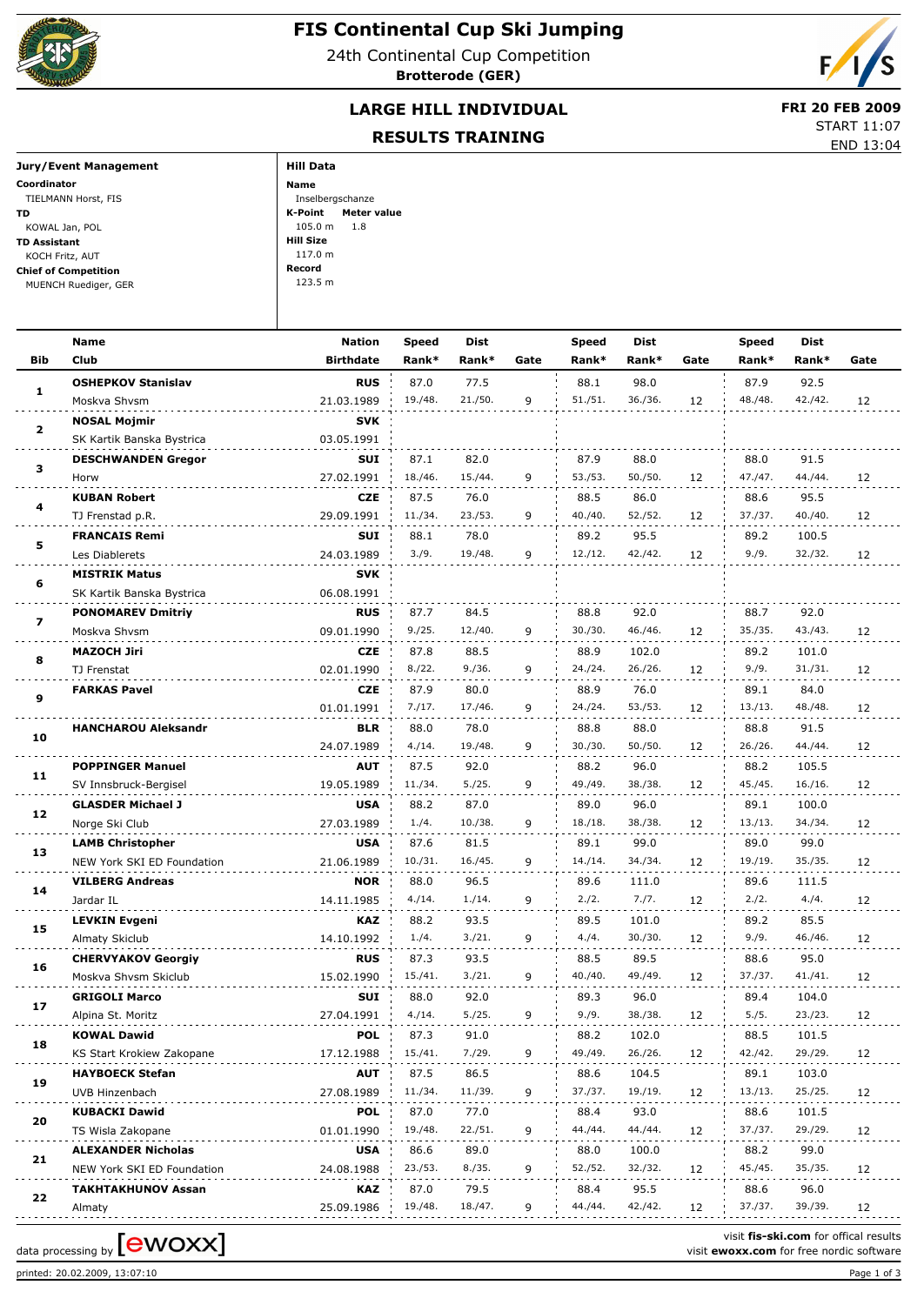|            | <b>Name</b>                      | <b>Nation</b>    | <b>Speed</b>    | Dist            |      | <b>Speed</b>    | Dist             |      | <b>Speed</b>    | <b>Dist</b>     |      |
|------------|----------------------------------|------------------|-----------------|-----------------|------|-----------------|------------------|------|-----------------|-----------------|------|
| <b>Bib</b> | Club                             | <b>Birthdate</b> | Rank*           | Rank*           | Gate | Rank*           | Rank*            | Gate | Rank*           | Rank*           | Gate |
|            | <b>GUIGNARD Antoine</b>          | <b>SUI</b>       | 87.5            | 83.5            |      | 89.0            | 102.0            |      | 89.0            | 85.0            |      |
| 23         | Le Brassus                       | 30.07.1984       | 11./34.         | 14./43.         | 9    | 18./18.         | 26./26.          | 12   | 19./19.         | 47./47.         | 12   |
|            | <b>FREUND Severin</b>            | <b>GER</b>       | 87.0            | 94.0            |      | 88.8            | 103.0            |      | 89.2            | 103.5           |      |
| 24         | WSV DJK Rastbuechl               | 11.05.1988       | 19./48.         | 2./18.          | 9    | 30./30.         | 22./22.          | 12   | 9./9.           | 24./24.         | 12   |
|            | <b>FREITAG Richard</b>           | <b>GER</b>       | 87.2            | 84.0            |      | 88.3            | 91.0             |      | 88.8            | 96.5            |      |
| 25         | SG Nickelhuette Aue              | 14.08.1991       | 17./45.         | 13./41.         | 9    | 48./48.         | 48./48.          | 12   | 26./26.         | 38./38.         | 12   |
|            | <b>LOBBEN Thomas</b>             | <b>NOR</b>       | 87.9            | 101.0           |      | 88.7            | 98.0             |      | 88.6            | 106.0           |      |
| 26         | IL Moingen                       | 03.05.1983       | 11./17.         | 5./5.           | 10   | 34./34.         | 36./36.          | 12   | 37./37.         | 14./14.         | 12   |
|            | <b>HELGESEN Haakon</b>           | <b>NOR</b>       | 88.3            | 93.5            |      | 89.3            | 109.5            |      | 89.3            | 109.0           |      |
| 27         | Gjerstad IL                      | 15.11.1986       | 3./3.           | 19./21.         | 10   | 9./9.           | 10./10.          | 12   | 7./7.           | 10./10.         | 12   |
|            |                                  | <b>POL</b>       |                 |                 |      | 88.5            |                  |      |                 | 102.5           |      |
| 28         | <b>MIETUS Krzysztof</b>          |                  | 87.3<br>27./41. | 77.0<br>30./51. | 10   | 40./40.         | 92.0<br>46./46.  | 12   | 88.4<br>44./44. | 28./28.         |      |
|            | KS Start Krokiew Zakopane        | 08.03.1991       |                 |                 |      |                 |                  |      |                 |                 | 12   |
| 29         | <b>ZYLA Piotr</b>                | <b>POL</b>       | 88.1<br>7./9.   | 97.0<br>12./12. |      | 89.1<br>14./14. | 93.0<br>44./44.  |      | 89.0<br>19./19. | 98.5<br>37./37. |      |
|            | KS Wisla Ustronianka             | 16.01.1987       |                 |                 | 10   |                 |                  | 12   |                 |                 | 12   |
| 30         | <b>QUECK Danny</b>               | <b>GER</b>       | 88.6            | 95.0            |      | 89.8            | 103.0            |      | 89.9            | 110.5           |      |
|            | WSV 08 Lauscha                   | 17.09.1989       | 1./1.           | 14./15.         | 10   | 1./1.           | 22./22.          | 12   | 1./1.           | 6./6.           | 12   |
| 31         | <b>HAYBOECK Michael</b>          | <b>AUT</b>       | 87.0            | 88.5            |      | 88.6            | 104.0            |      | 88.5            | 104.5           |      |
|            | UVB Hinzenbach                   | 05.03.1991       | 30./48.         | 28./36.         | 10   | 37./37.         | 20./20.          | 12   | 42./42.         | 20./20.         | 12   |
| 32         | <b>ZHAPAROV Radik</b>            | <b>KAZ</b>       | 87.7            | 90.0            |      | 88.9            | 109.5            |      | 89.0            | 106.5           |      |
|            | ShVSM Almaty                     | 29.02.1984       | 17./25.         | 24./31.         | 10   | 24./24.         | 10./10.          | 12   | 19./19.         | 12./12.         | 12   |
| 33         | <b>PIKL Primoz</b>               | <b>SLO</b>       | 87.4            | 93.5            |      | 88.4            | 107.0            |      | 88.7            | 107.0           |      |
|            | SSK Ljubno BTC                   | 25.08.1982       | 25./39.         | 19./21.         | 10   | 44./44.         | 17./17.          | 12   | 35./35.         | 11./11.         | 12   |
| 34         | <b>WANK Andreas</b>              | GER              | 88.4            | 94.0            |      | 89.4            | 112.0            |      | 89.6            | 104.5           |      |
|            | WSV Oberhof 05                   | 18.02.1988       | 2./2.           | 17./18.         | 10   | 6./6.           | 3./3.            | 12   | 2./2.           | 20./20.         | 12   |
| 35         | <b>SWENSEN Vegard</b>            | <b>NOR</b>       | 87.9            | 91.0            |      | 89.0            | 105.0            |      | 89.0            | 100.5           |      |
|            | Asker Skiklubb                   | 22.10.1986       | 11./17.         | 23./29.         | 10   | 18./18.         | 18./18.          | 12   | 19./19.         | 32./32.         | 12   |
| 36         | <b>TADIC Saso</b>                | <b>SLO</b>       | 87.9            | 89.5            |      | 88.7            | 96.0             |      | 89.0            | 105.5           |      |
|            | SSK Ljubno BTC                   | 02.01.1988       | 11./17.         | 25./32.         | 10   | 34./34.         | 38./38.          | 12   | 19./19.         | 16./16.         | 12   |
| 37         | <b>DAMJAN Anze</b>               | <b>SLO</b>       | 87.6            | 99.0            |      | 88.4            | 98.5             |      | 88.8            | 105.0           |      |
|            | SSK Ilirija                      | 11.09.1987       | 22./31.         | 8./8.           | 10   | 44./44.         | 35./35.          | 12   | 26./26.         | 19./19.         | 12   |
| 38         | <b>TROFIMOV Roman-Sergeevich</b> | <b>RUS</b>       | 87.8            | 98.5            |      | 88.9            | 109.0            |      | 88.8            | 109.5           |      |
|            | Moskva Shvsm                     | 19.11.1989       | 15./22.         | 9./9.           | 10   | 24./24.         | 13./13.          | 12   | 26./26.         | 8./8.           | 12   |
| 39         | <b>KOZISEK Cestmir</b>           | <b>CZE</b>       | 87.7            | 95.0            |      | 88.8            | 101.5            |      |                 |                 |      |
|            | LSK Lomnice nad Popelkou         | 09.11.1991       | 17./25.         | 14./15.         | 10   | 30./30.         | 29./29.          | 12   |                 |                 |      |
| 40         | <b>INGVALDSEN Ole Marius</b>     | <b>NOR</b>       | 87.6            | 91.5            |      | 88.6            | 102.5            |      | 88.8            | 106.0           |      |
|            | Steinkjer Skiklubb/Tronderhopp   | 02.10.1985       | 22./31.         | 21./27.         | 10   | 37./37.         | 25./25.          | 12   | 26./26.         | 14./14.         | 12   |
|            | <b>ROENSEN Atle Pedersen</b>     | <b>NOR</b>       | 88.2            | 101.0           |      | 89.4            | 110.5            |      | 89.3            | 109.5           |      |
| 41         | Eidsvoll IF                      | 13.08.1988       | 4./4.           | 5./5.           | 10   | 6./6.           | 8./8.            | 12   | 7./7.           | 8./8.           | 12   |
|            | <b>MATURA Jan</b>                | CZE              | 87.4            | 84.0            |      | 88.5            | 112.0            |      | 88.8            | 111.0           |      |
| 42         | Dukla Liberec                    | 29.01.1980       | 25./39.         | 29./41.         | 10   | 40./40.         | 3./3.            | 12   | 26./26.         | 5./5.           | 12   |
|            | <b>STROLZ Andreas</b>            | <b>AUT</b>       | 88.2            | 102.0           |      | 89.1            | 110.0            |      |                 |                 |      |
| 43         | SC Arlberg                       | 01.08.1988       | 4./4.           | 3./3.           | 10   | 14./14.         | 9./9.            | 12   |                 |                 |      |
|            | <b>SIMON Erik</b>                | GER              | 87.9            | 101.5           |      | 89.0            | 108.5            |      | 89.1            | 112.5           |      |
| 44         | SG Nickelhuette Aue              | 21.08.1987       | 11./17.         | 4./4.           | 10   | 18./18.         | 15./15.          | 12   | 13./13.         | 2./2.           | 12   |
|            | <b>MECHLER Maximilian</b>        | GER              | 87.7            | 94.0            |      | 88.9            | 103.5            |      | 88.8            | 105.5           |      |
| 45         | WSV Isny                         | 03.01.1984       | 17./25.         | 17./18.         | 10   | 24./24.         | 21./21.          | 12   | 26./26.         | 16./16.         | 12   |
|            | <b>SEDLAK Borek</b>              | CZE              | 87.5            | 89.5            |      | 88.7            | 100.5            |      | 88.8            | 104.5           |      |
| 46         | Dukla Liberec                    | 15.06.1981       | 24./34.         | 25./32.         | 10   | 34./34.         | 31./31.          | 12   | 26./26.         | 20./20.         | 12   |
|            | <b>FETTNER Manuel</b>            | <b>AUT</b>       | 87.7            | 103.0           |      | 89.0            | 103.0            |      |                 |                 |      |
| 47         | SV Innsbruck-Bergisel            | 17.06.1985       | 17./25.         | 2./2.           | 10   | 18./18.         | 22./22.          | 12   |                 |                 |      |
|            | <b>AARAAS Jon</b>                | <b>NOR</b>       | 88.1            | 99.5            |      | 89.3            | 109.0            |      | 89.4            | 114.5           |      |
| 48         | Ready/Kollenhopp                 | 10.03.1986       | 7./9.           | 7./7.           | 10   | 9./9.           | 13./13.          | 12   | 5./5.           | 1./1.           | 12   |
|            | <b>MUELLER Lukas</b>             | <b>AUT</b>       | 87.1            | 91.5            |      | 88.9            | 116.0            |      | 89.0            | 112.5           |      |
| 49         | Sv Villach                       | 14.03.1992       | 29./46.         | 21./27.         | 10   | 24./24.         | 2./2.            | 12   | 19./19.         | 2./2.           | 12   |
|            |                                  |                  |                 |                 |      |                 |                  |      |                 |                 |      |
| 50         | <b>URBANC Rok</b>                | <b>SLO</b>       | 87.7<br>17./25. | 94.5<br>16./17. |      | 89.2<br>12./12. | 108.5<br>15./15. | 12   | 89.1<br>13./13. | 110.5<br>6./6.  |      |
|            | SK Triglav Kranj                 | 28.02.1985       |                 |                 | 10   |                 |                  |      |                 |                 | 12   |
| 51         | <b>BODMER Pascal</b>             | GER              | 87.3            | 97.5            |      | 89.0            | 99.5             |      | 88.8            | 106.5           |      |
|            | SV Messstetten                   | 04.01.1991       | 27./41.         | 10./10.         | 10   | 18./18.         | 33./33.          | 12   | 26./26.         | 12./12.         | 12   |
| 52         | <b>THURNBICHLER Stefan</b>       | <b>AUT</b>       | 88.2            | 105.0           |      | 89.6            | 117.0            |      |                 |                 |      |
|            | Kitzbueheler Ski Club            | 02.03.1984       | 4./4.           | 1./1.           | 10   | 2./2.           | 1./1.            | 12   |                 |                 |      |

printed: 20.02.2009, 13:07:10 Page 2 of 3

visit **fis-ski.com** for offical results

data processing by **CWOXX** Next Constrained the set of the NOXX of the nordic software